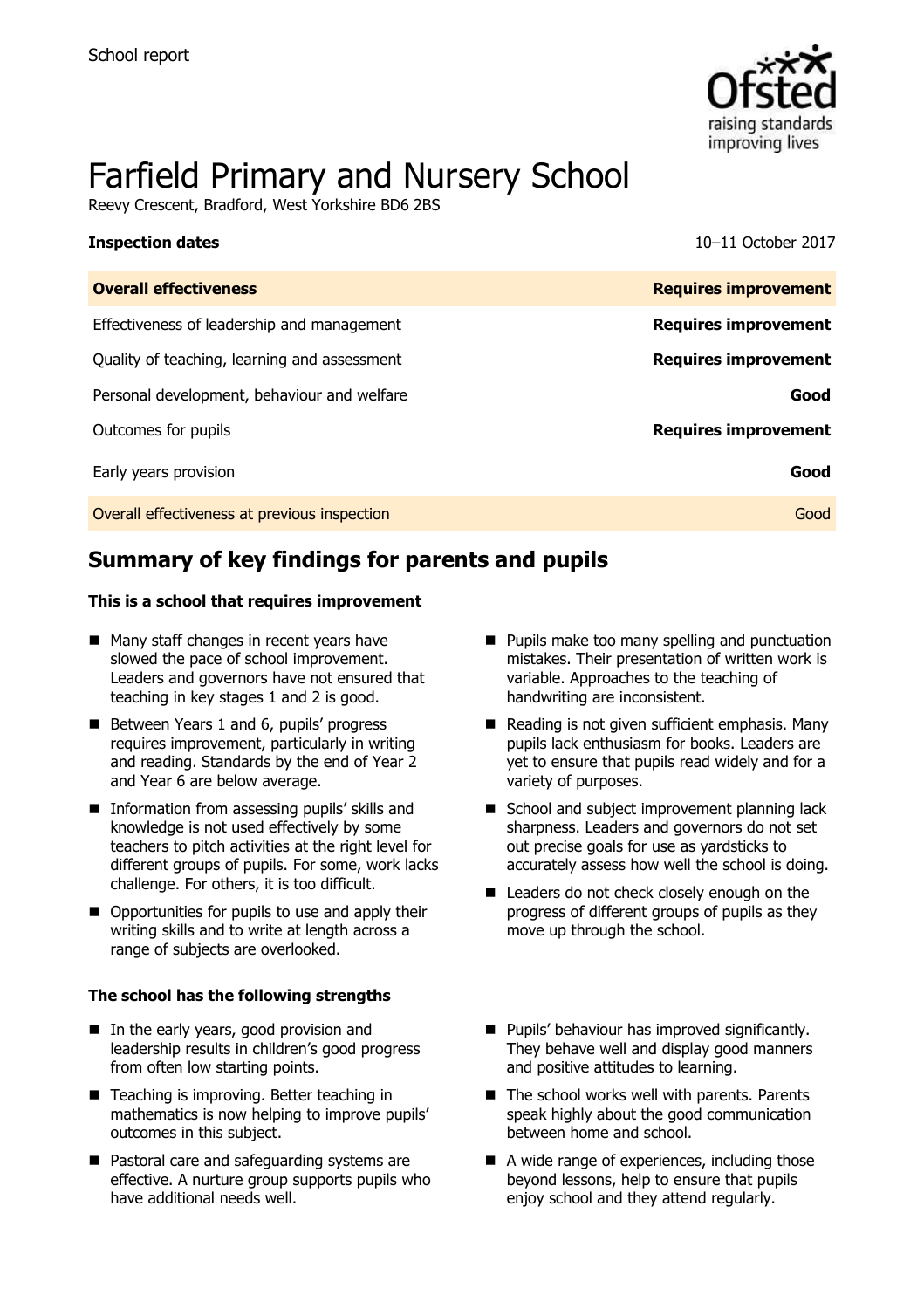

# **Full report**

### **What does the school need to do to improve further?**

- Improve the quality of teaching, learning and assessment by:
	- all staff having high expectations about how well pupils present their written work
	- providing pupils with clearer guidance on ways to improve their work so that errors are not repeated
	- using assessment information to plan learning tasks that are at the right level for all groups of pupils, including the most able pupils
	- making sure that the least able pupils are well supported to complete their work confidently.
- Improve the impact of leadership and management on the quality of teaching and pupils' outcomes across the school by:
	- − ensuring that teaching is consistently good across all year groups and classes, extending the existing strong practice in the school as a model
	- − setting out clear, measurable targets for subject and school improvement planning so that leaders and governors can judge more accurately how well the school is doing
	- − developing the use of assessment information to check that all groups of pupils make good progress in skills as they move through the school.
- Raise standards in reading and writing by:
	- clarifying to pupils the need to spell common words accurately in all their written work
	- enabling pupils to write and punctuate meaningful sentences correctly
	- implementing a cohesive approach to the teaching of handwriting right from the early years
	- creating frequent opportunities for pupils to produce longer pieces of writing across a range of subjects
	- increasing the opportunities for pupils to read independently.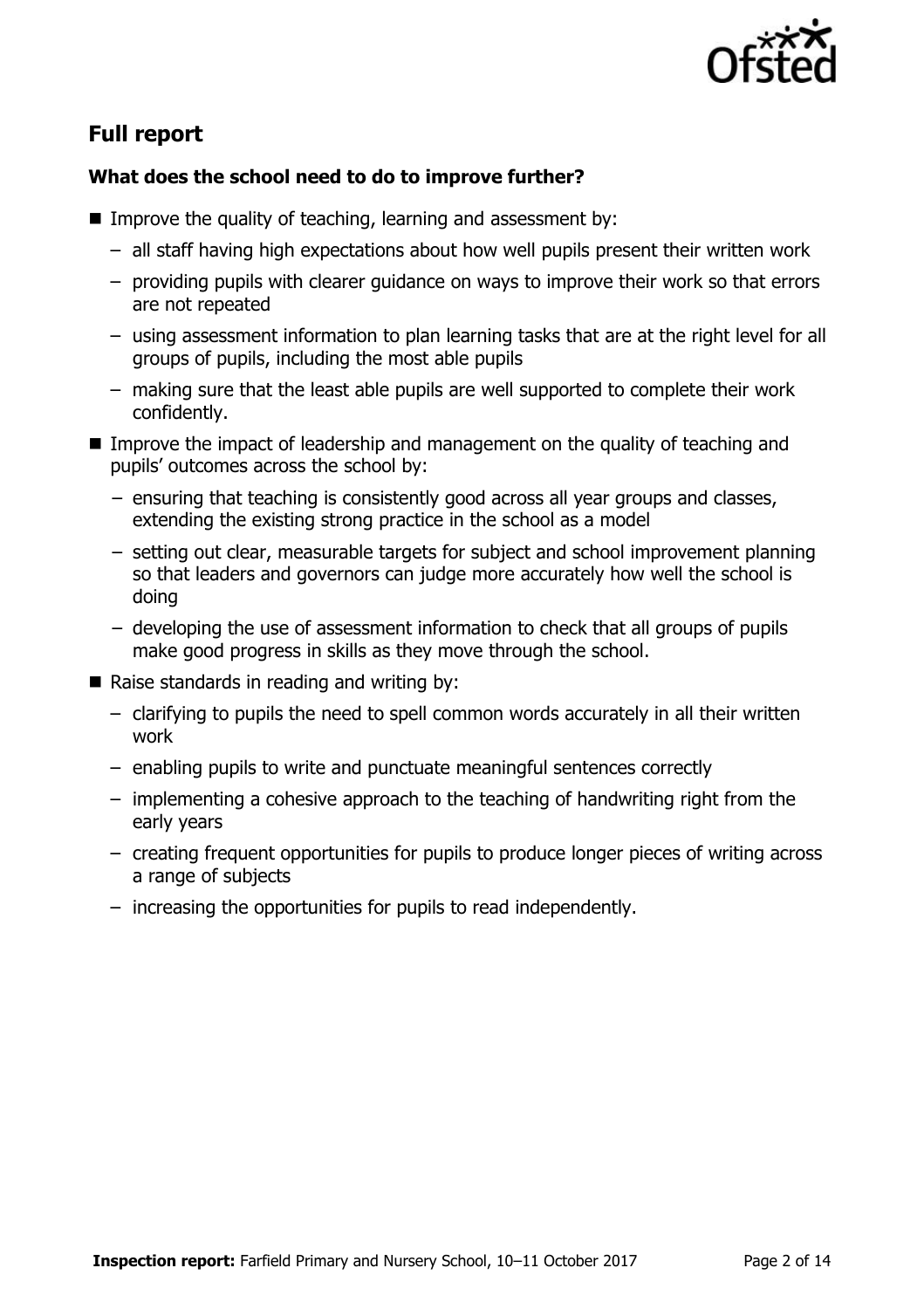

# **Inspection judgements**

### **Effectiveness of leadership and management Requires improvement**

- Since the previous inspection, significant changes in staffing have slowed down the pace of school improvement. Some of the recommendations identified in the last inspection report remain as issues. Leaders have found it difficult to ensure consistent approaches to teaching because staffing has lacked continuity.
- The headteacher is ambitious for the school and has an honest and open view about where the school needs to be better. She and senior leaders know that teaching varies too much from class to class and that, over time, pupils have not achieved as well as they could.
- More recently, the development of a new leadership team together with more stable staffing arrangements have provided a stronger platform on which to build a more effective school. However, development is at an early stage and the full impact of leaders' actions is yet to be seen.
- Leaders have identified the right priorities in their improvement plans but planned actions and strategies lack sharp, measurable reference points for evaluation. Neither are there clear timescales or methods for monitoring progress and reporting degrees of success. Consequently, it is hard for leaders and governors to know how well the school is doing.
- There is a systematic approach in place for improving the quality of teaching. Leaders frequently observe lessons, sample pupils' books and check on how effectively pupils' work is celebrated through displays around school. However, leaders need to do more to communicate higher expectations to staff and pupils, and to resolve inconsistencies promptly.
- Systems to assess pupils' attainment and progress are developing. Leaders have a sound grasp of attainment at each key stage. As yet, leaders do not fully track the progress of different groups as they move through school, in order to ensure that this is good for all pupils.
- Work in topic books is rather limited and there are not enough opportunities for pupils to extend their reading and writing in a range of subjects. In some year groups, only one or two pieces of work are completed.
- Leaders prioritised behaviour in the last year as a key area for improvement and their actions have been successful. Pupils, parents and staff say that behaviour has significantly improved and inspectors share this view.
- The headteacher has identified where the quality of teaching has fallen short. Over the last year, she has provided support but also strong challenge where this has been needed. As a result of her actions, teaching is improving and the school is in a better position to move forward.
- Middle and subject leaders are increasingly involved in holding staff to account for their performance. Mathematics has been a key focus for the school, and teaching and outcomes in this subject have improved as a result of concerted training and support. Leaders fully acknowledge the pressing need to now improve reading and writing.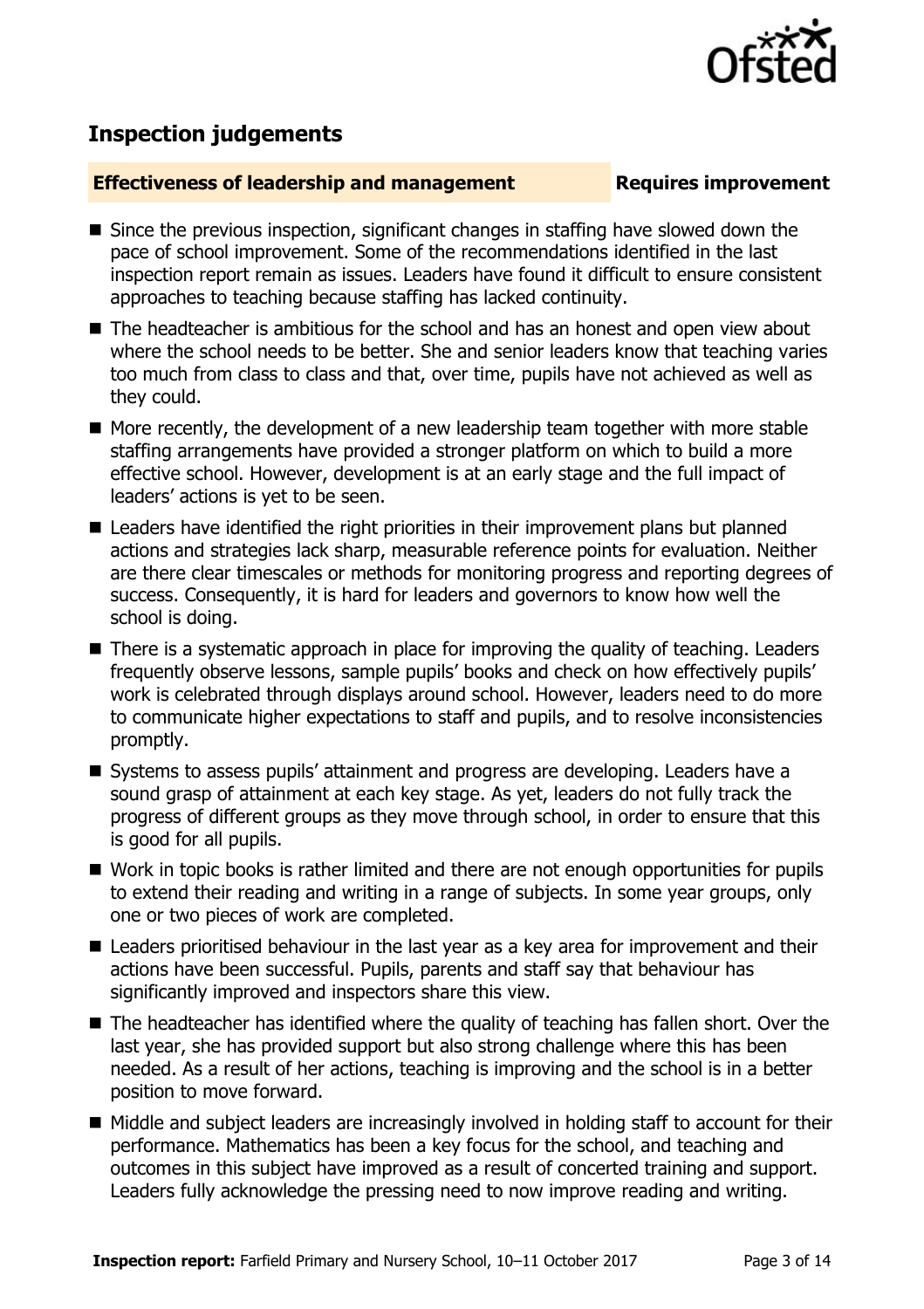

- Leaders have used a significant amount of pupil premium funding to support pupils who have additional needs, challenges around behaviour or problems with early speech. While a smaller proportion of funding has been spent on academic support, leaders consider that the spending decisions have been effective in improving attitudes to learning and promoting a calm learning environment. Inspectors agree.
- Funding to support pupils who have special educational needs and/or disabilities is well managed. Effective work with individuals or small groups means that these pupils generally achieve well. The special educational needs leader keeps a watchful eye on how well pupils are taught and on their welfare, liaising closely with teachers to check on progress.
- The funding for primary school physical education and sport is used well. The provision of suitable sports kit for every pupil ensures that all pupils fully participate in physical education lessons. Leaders have also introduced the Skillforce Award to promote better teamwork and resilience among pupils.
- **Pupils experience a wide range of learning experiences, including lessons in Spanish** and opportunities to learn about other beliefs and cultures. While leaders are teaching pupils about fundamental British values, pupils are not yet confident enough in their understanding of these to explain what they mean.
- There are several free to join after-school clubs available to pupils. These include drumming, football, chess, guitar and cookery. Attendance levels are high.
- Good links are being forged with parents who are extremely supportive towards the school. An active parent association, working closely with the school's parent involvement worker, has raised significant funds to help the school purchase new reading books.
- Leaders make use of a number of partnership organisations to compare standards and develop good practice. The school also receives effective support from the local authority. Leaders acknowledge that continuing to develop an outward-looking school is an important factor in raising standards.

### **Governance of the school**

- Governors acknowledge the challenges that the school has faced in recruiting staff over the last year. They know that the school has experienced considerable staffing changes and that pupils' outcomes have suffered. However, governors have confidence in recent appointments and in the capacity of the leadership to bring about improvement.
- Several governors make frequent visits to the school to talk to leaders, staff, pupils and parents, and to observe lessons, assemblies and events. They report their findings to the full governing body. Minutes of these meetings show a good level of challenge, although governors' questions tend to relate mainly to site and personnel matters.
- The chair of the governing body explained that new committees have now been created to ensure that all responsibilities are met and there is more effective support for leaders. These arrangements are at an early stage.
- Governors feel that the training they have received has been very valuable, especially around reviewing information from assessing pupils' attainment and progress. They have a much clearer understanding of the school's strengths and weaknesses, and are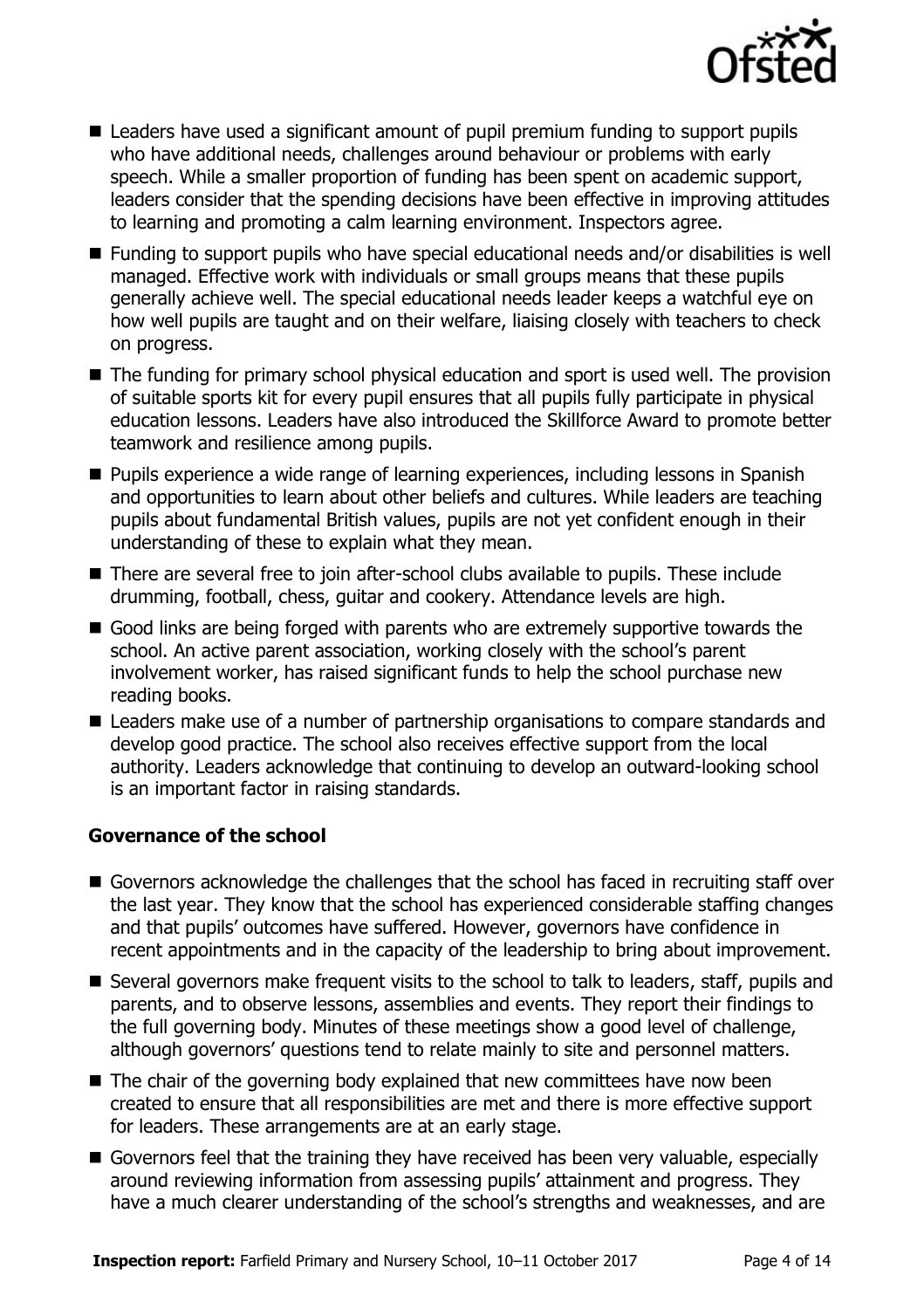

in a better position to ask searching questions about outcomes.

### **Safeguarding**

- The arrangements for safeguarding are effective. Recruitment procedures are thorough and meet statutory requirements. A named governor visits to review safeguarding training and practice, although these discussions are not formally recorded.
- The site is maintained in a safe, clean and tidy condition. The caretaker conducts daily checks on site safety, and a governor visits periodically to meet with the caretaker and school business manager to assess where any problems may lie.
- Induction arrangements are well planned so that all new staff know how to raise concerns about pupils who may be at risk of harm. Inspectors spoke with several members of different staff groups and all were very clear about procedures. Leaders ensure that they update staff on policy and practice through weekly briefings, annual training and at senior leadership meetings.
- Leaders are alert to potential safeguarding issues raised by the use of electronic communication and social media. Pupils learn about keeping safe online and the local police community support officer visits classes to add emphasis to these safety messages.
- **Pupils have responded well to the effective promotion of caring and responsible** behaviour. There is a calm atmosphere around the school and in lessons. High staff-topupil ratios and additional support for the minority of pupils who have social and emotional difficulties contribute to positive and enjoyable breaktimes.

### **Quality of teaching, learning and assessment Figures improvement**

- $\blacksquare$  The quality of teaching is variable across key stages 1 and 2 and therefore requires improvement. Pupils make inconsistent progress as a result.
- Sometimes teachers do not pitch learning tasks at the right level for different groups of learners. Some activities are too hard for the least able while work for most-able pupils lacks challenge. A group of most-able pupils said that work was often 'quite easy'. Sometimes, teachers miss opportunities to extend the learning of the most able pupils. The least able pupils are sometimes uncertain about how to do the task or lack example words to help them write their sentences.
- Teachers' expectations of pupils' written presentation and spelling are not high enough. Too many errors go unchecked and pupils do not focus enough on making sure that key words and titles are spelled correctly first time. Handwriting is weak because many pupils have poor pencil grips and adopt casual postures when writing. Teachers do not provide consistent guidance and support to establish and maintain good writing habits.
- While teachers are trying to improve the range of punctuation that pupils apply in their writing, they do not focus enough on what makes up a meaningful sentence. This means that by the time pupils reach Year 6, some are still not able to write sentences clearly with correct capital letters and full stops.
- Teachers provide encouraging feedback in books to acknowledge good efforts but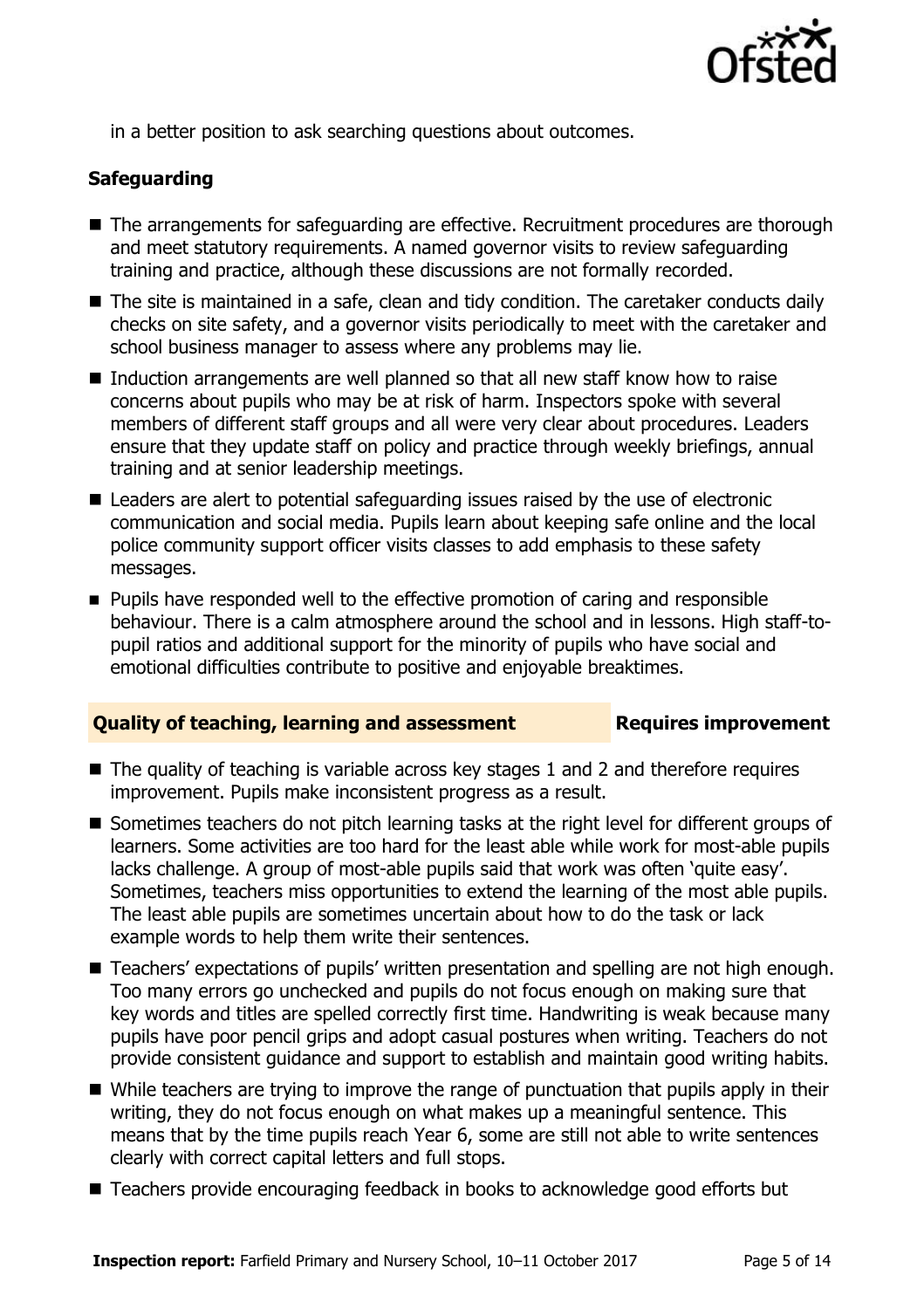

guidance on how to improve work is variable across classes. Pupils do not always respond to teachers' comments and occasionally teachers do not identify incorrect responses. In a minority of instances, teachers' own spelling is incorrect.

- Teachers are working hard to improve pupils' understanding of what they read through better planning of reading sessions to meet the needs of different groups. Leaders are keen to encourage pupils to read more widely and for a variety of purposes. There is more work to do in this respect because a culture of reading regularly for pleasure does not yet exist for many pupils. Some pupils who read to inspectors had read only a few pages of their books since the start of term.
- The teaching of phonics is increasingly effective. Adults sound letters and words clearly and pupils respond enthusiastically to their questions. Activities engage pupils, as seen in Year 1 where the teacher encouraged pupils to use robot arms to help them to identify sounds.
- Teachers set homework to support key skills on a weekly basis and pupils complete this conscientiously. Tasks tend to be routine but within pupils' different capabilities.
- The work of teaching assistants in providing additional support to pupils who have special educational needs and/or disabilities is good across the school. They work quietly with groups of pupils and know the pupils well.
- In mathematics, following substantial training over the last year, teachers are becoming more confident in their own subject knowledge to help pupils build up secure understanding through step-by-step approaches. A strong focus on mental arithmetic skills is starting to pay dividends.
- Teachers encourage pupils to think hard about what they need to do to solve word problems. In Year 6, pupils were skilfully guided into identifying the key stages to follow when deciding on the choice of calculations. Pupils made good progress because the explanation was easy to follow and the subsequent task was pitched well.
- Some teachers and teaching assistants use questioning well and provide constructive feedback to help pupils reflect on and reshape their work. In these classes and groups, there are high expectations as to the quality and quantity of written work expected.
- Good learning attitudes are evident across the school and this means that learning time is generally used well. Pupils enjoy lessons and respond well to their teachers. Relationships are very positive. As a result, there is a good platform for future successful learning.

### **Personal development, behaviour and welfare Good**

### **Personal development and welfare**

- The school's work to promote pupils' personal development and welfare is good. Parents overwhelmingly appreciate the care that adults provide for their children and several parents went out of their way to make this point to inspectors. 'I cannot fault the school – they are spot on when looking after my child', one parent said.
- Breakfast club starts the day off well. Pupils have access to construction kits, art activities and games. They explain that 'breakfast is the healthiest meal of the day',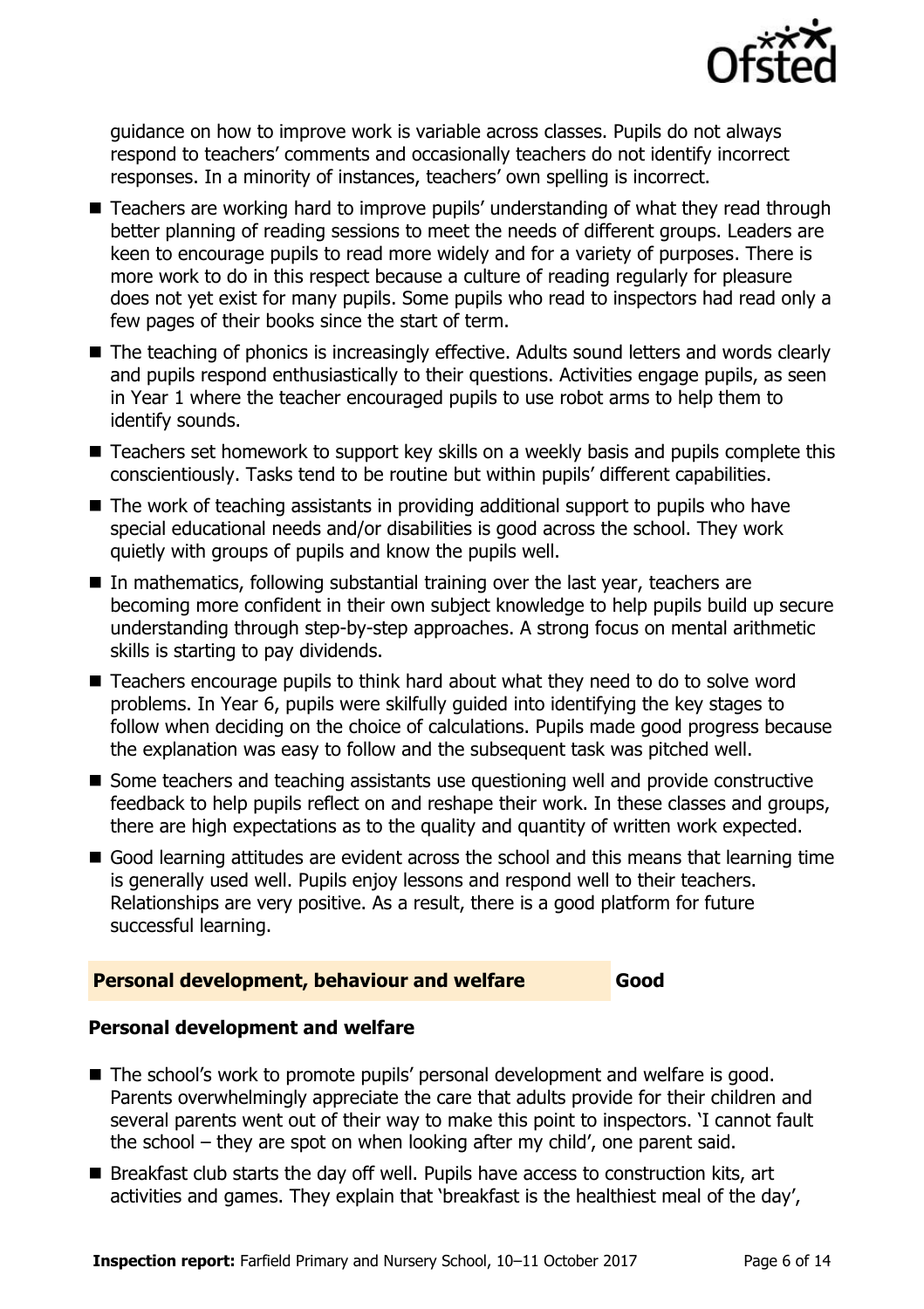

and that 'calcium in milk makes you strong'. Older pupils gently shepherd the younger ones into class ready for school to begin. Many parents choose to stay during this time and thus parental links are strengthened.

- **Pupils take on a variety of responsibilities, such as register and class monitors, digital** leaders and play buddies. Pupils explained that being a house captain was 'a really important job'. They carry out these duties conscientiously. Senior leaders plan to extend roles further, for example through a school council.
- **Pupils know about the nature of bullying. All the groups of pupils who spoke with** inspectors are clear that bullying is rare and that staff promptly help to resolve any fallouts. They have full trust in adults to look after them well and keep them safe.
- Although pupils who spoke with inspectors were a little unclear about fundamental British values, they were able to talk about what they had learned about other faiths and cultures. One pupil proudly said that she had helped a new girl to learn English, and all were adamant that no one should be teased because they may be different or have unusual family backgrounds. These positive attitudes prepare pupils well to play their part in modern Britain.
- Older pupils gave an inspector some important advice about how to stay safe online. A Year 5 pupil said, 'Never share your personal details and be very careful when playing games and exchanging messages with others.'
- **Pupils also know that diet and exercise are important to health. They recalled health** and safety messages from the healthy caravan visit and warned the inspector, 'Watch out for too much sugar unless you want bad teeth or diabetes!'
- The nurture group provides specialised teaching and support in the mornings for a small number of pupils who have significant challenges around behaviour, learning and relationships. Teaching is lively and pupils are engaged. Staff try to feed pupils back into mainstream lessons as soon as they are able to join in positively or if they show confidence in a subject.

### **Behaviour**

- The behaviour of pupils is good. Leaders have made this a major area for improvement and it is a growing strength of the school. Pupils behave well in lessons and move calmly round the school. They are sensible in the dining area and enjoy playing safely and supportively on the playground and field.
- **Pupils understand the behaviour policy well and all agree that adults operate this fairly.** They know that getting to 'double red' spells big trouble and that leaders will need to speak to parents. Some exclusions have taken place over the last year but these are reducing. Timely support, use of reflection time and additional supervision over playtimes all help to keep the minority of pupils who have social difficulties on track.
- **Pupils display consistently responsible attitudes and are friendly and courteous to each** other and to visitors, although sometimes a few are a little too forward or can get easily distracted from their work. They remember to hold doors open for each other and for adults, and take turns in speaking during discussions.
- Good behaviour in lessons means that teaching can proceed without interruption. Pupils know that good listening is the key to success. One pupil said, 'If you listen,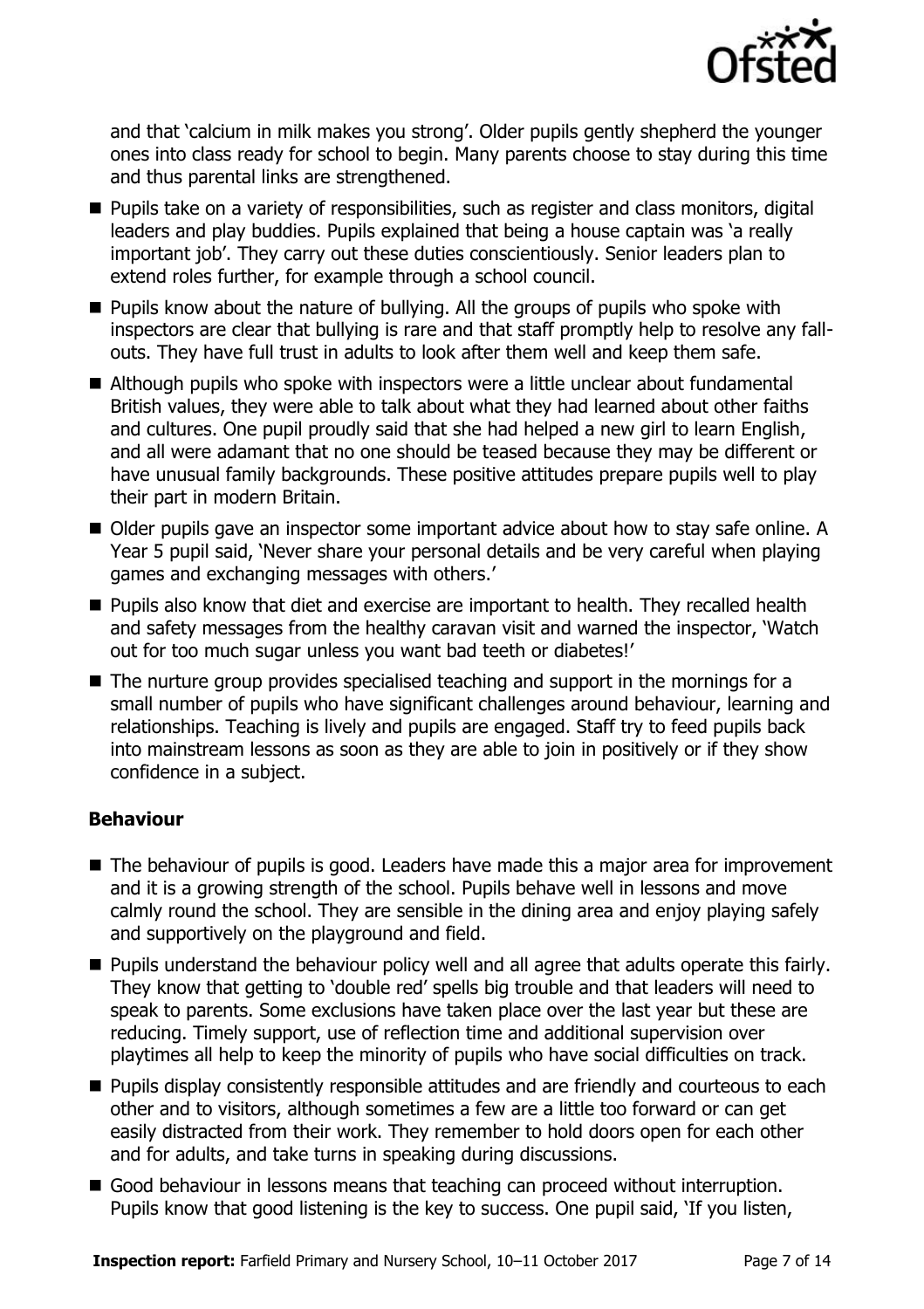

you'll often get it right.' In a small number of lessons where there was some fidgeting or silliness, this was linked to lacklustre teaching that lacked challenge and did not engage pupils fully.

Attendance has improved over time and is currently in line with national averages. This is a credit to the efforts of the pastoral team and parent involvement worker who work closely with parents to keep a tight rein on attendance and punctuality.

### **Outcomes for pupils Requires improvement**

- **Pupils have not made good progress from Years 1 to 6 over recent vears. This is** because there has been too much inconsistency in the quality of teaching over time across the school. Outcomes, therefore, require improvement.
- Children's learning gets off to a good start in the early years. Children make good progress and so start to make up for their often low starting points. Even so, by the start of Year 1, standards in reading, writing and mathematics are below average. Between Years 1 and 6, pupils do not make good progress. In recent years, a belowaverage proportion of pupils have reached the expected standards in reading, writing and mathematics by the end of Year 2 and Year 6. There has been too much inconsistency in the quality of teaching over recent years brought about by staffing changes.
- Results in 2017 and recent school assessment information for current pupils show that more pupils are now starting to move towards achieving age-related expectations. However, because previous learning has been variable, some pupils still have a lot of ground to catch up.
- At Year 1, results in the phonics screening check have risen steadily over time and in 2017 were close to the national average. Leaders know that this improving picture needs to continue for these pupils at the end of key stage 1 and beyond. This has not always been the case because results have been up and down for some groups as they move from the early years through school.
- $\blacksquare$  At the end of key stage 1 in 2017, teachers' assessments showed that more pupils reached the expected standard in reading than over previous years, but in writing and mathematics proportions remained below national averages. Low numbers of pupils, including the most able pupils, reached greater depth compared with the proportion who did so nationally.
- **Provisional results in 2017 for pupils at the end of key stage 2 show that higher** proportions of pupils reached the expected standard in all subjects. More pupils also attained the higher standards, especially in mathematics where the school was above the national average. This is a good step forward.
- Work in mathematics across the school is generally of a higher standard than in other subjects and shows the benefit of the school's staff training work with an external consultant. Analysis of pupils' work in books shows that written presentation is very variable. Basic errors in spelling and handwriting for all groups, including the most able pupils, slow down progress.
- Disadvantaged pupils are starting to make better progress but are still well adrift when their attainment is compared with that of other pupils nationally, especially in reading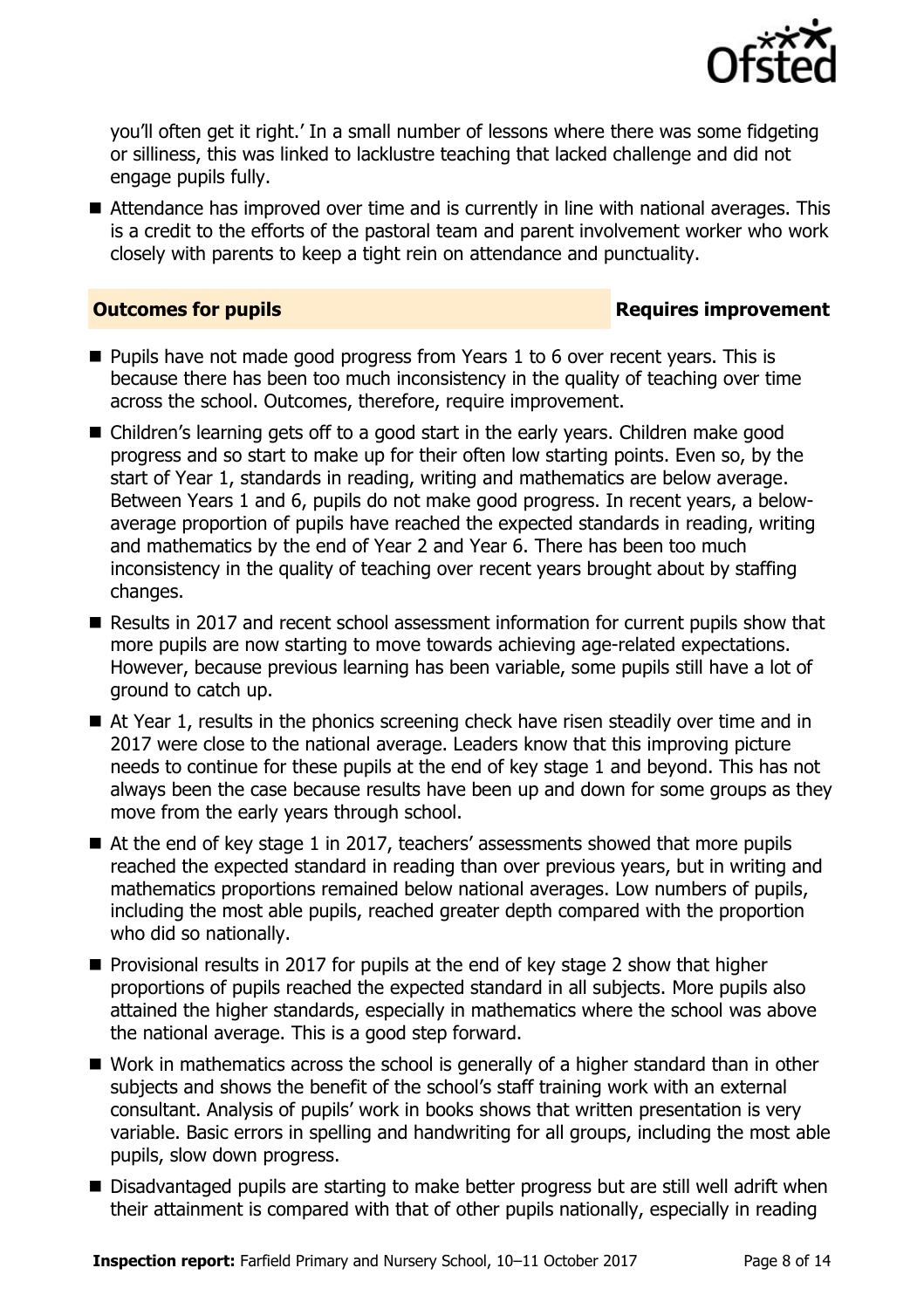

and writing for the least able pupils. However, more consistent teaching by a stable staff, coupled with closer checks on insecure understanding, is beginning to move these pupils on at a better pace.

- More pupils at key stage 2 are now working at higher standards. In 2017, proportions reaching expected and higher standards in mathematics were above the national averages. They were close to the national averages in reading but remained below in writing.
- Targeted small-group work and one-to-one activities ensure that pupils who have special educational needs and/or disabilities achieve in line with their peers. Staffing changes and the influx of several new pupils meant that outcomes for these pupils were not as strong in 2017 as in the previous year.
- Older pupils display very positive learning attitudes and are keen to improve their work. They respond well to their teachers and take a real pride in their work. They also enjoy contributing to school life. These positive attitudes are likely to serve them well when they move on to high school.

### **Early years provision Good Good**

- The early years provision is good because teaching is good and children thrive in their development, settling down into well-established routines and enjoying their learning in a secure, stimulating and nurturing environment.
- The early years leader has a keen focus on improving outcomes for children and knows that standards in basic skills of reading, number work and writing, in particular, need to rise quickly to help the children catch up with other children nationally. She provides direction to colleagues, relates well to parents and has a good knowledge of the children. The early years team is gaining in strength and expertise.
- Children start in the Nursery straight after their third birthday and staff work closely with parents to ease transition into the setting. They try to identify any additional needs at an early stage, liaising closely with the special educational needs leader and external agencies. Parents have confidence in the early years leadership.
- Children arrive with abilities that are well below those seen typically. A significant minority still require toilet care and many have delays in speech and communication that hold back their learning. Leaders have sensibly targeted additional funding to provide speech therapy to address this issue. By the time they leave Reception, children have made good progress, although the proportion of children reaching a good level of development is still below average.
- Children generally work and play harmoniously in a kind and caring manner. They mix well, share toys and take turns on the scooters or bikes amiably. They know to keep the classroom tidy. One child took great pains to tidy away all the building bricks without reminders from the teacher.
- Children busied themselves in the creative activities on offer in the Nursery, such as the collage table where children loved to stick autumn leaves and twigs to create hedgehogs like the ones that had visited their class. Another boy took delight in trying on the wizard's hat he had made.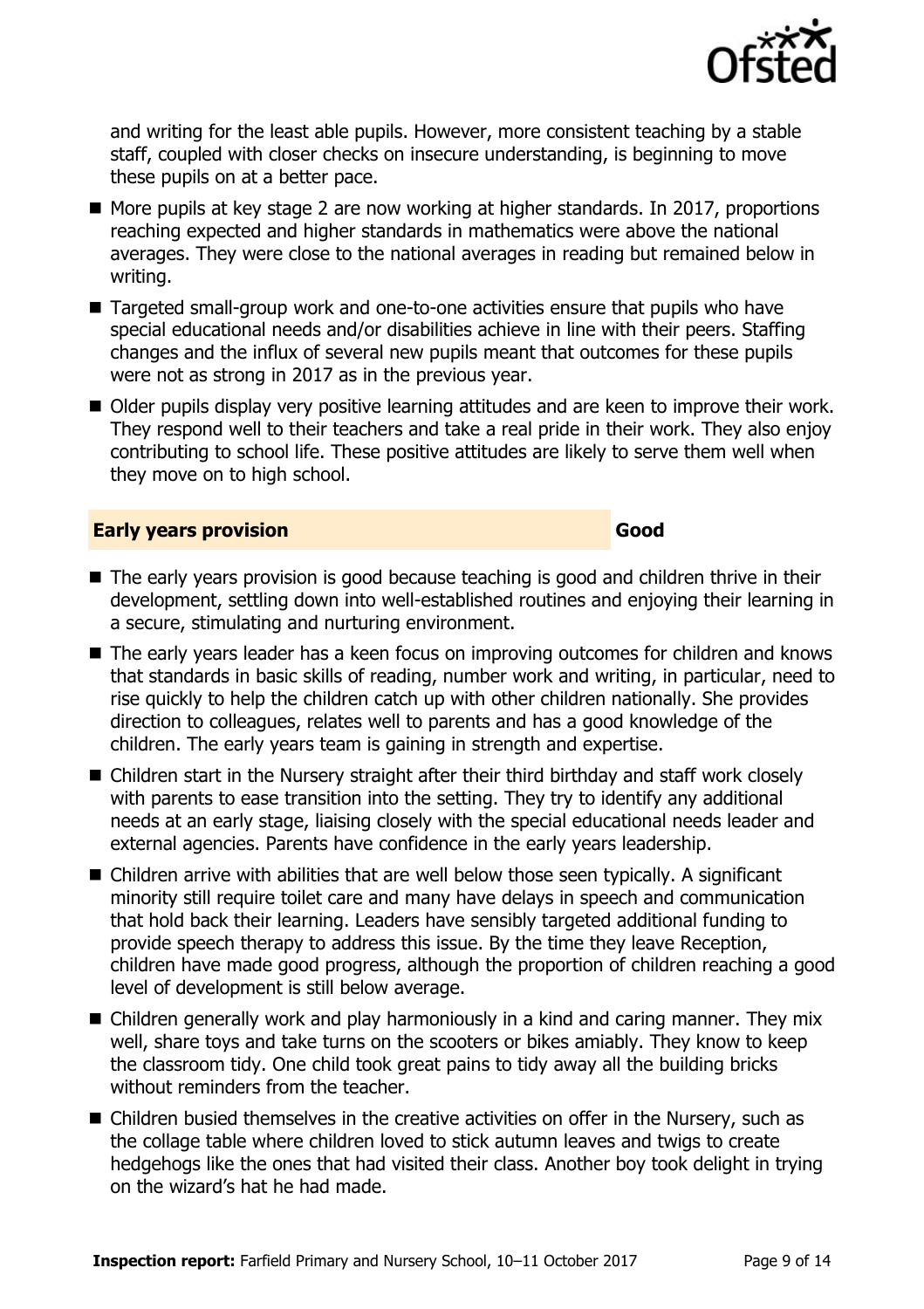

- Staff teach early reading skills effectively and have analysed any weak areas for every child. Writing and counting skills are at an early stage of development at this time of the school year but there are plenty of activities to promote these, such as the dough disco song and actions, or the building of a shape house.
- Staff plan and adjust learning skilfully in response to children's reactions and developing interests. Adults use questioning well to extend understanding, deepen thinking and widen vocabulary. They respond to children's ideas and steer the learning accordingly. In Reception, the teacher encouraged children to make a dough cake and count the candles on a child's birthday cake.
- Assessment is thorough and accurate and has been recently checked by the local authority. Staff are starting to make more detailed use of assessment and keep a careful check on the progress of different groups.
- The learning environment is bright, attractive and stimulating, particularly in the Nursery. Areas of learning are better supported indoors than outside, where more consideration about how to spark curiosity and collaborative work between children would enhance learning further.
- Welfare requirements and safeguarding arrangements are clear. Procedures for first aid and medicine administration are in place and the setting is secure and tidy.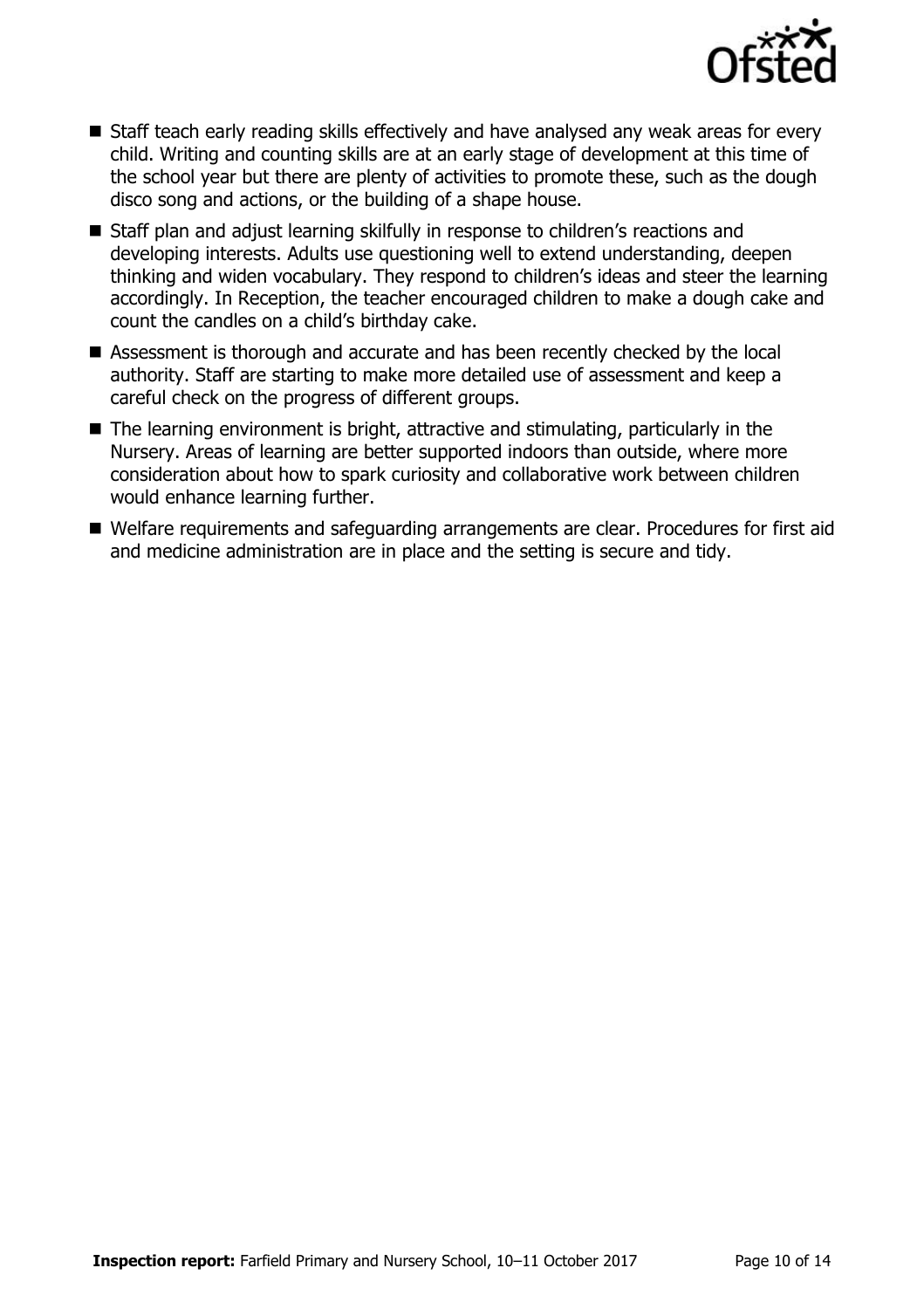

# **School details**

| Unique reference number | 107238          |
|-------------------------|-----------------|
| Local authority         | <b>Bradford</b> |
| Inspection number       | 10031103        |

This inspection was carried out under section 8 of the Education Act 2005. The inspection was also deemed a section 5 inspection under the same Act.

| Type of school                      | Primary                         |
|-------------------------------------|---------------------------------|
| School category                     | Community                       |
| Age range of pupils                 | 3 to 11                         |
| <b>Gender of pupils</b>             | Mixed                           |
| Number of pupils on the school roll | 452                             |
| Appropriate authority               | The governing body              |
| Chair                               | <b>Emily Harris</b>             |
| <b>Headteacher</b>                  | <b>Susan Convery</b>            |
| Telephone number                    | 01274 678 545                   |
| Website                             | www.farfieldprimary.com         |
| <b>Email address</b>                | office@farfield.bradford.sch.uk |
| Date of previous inspection         | 27-28 November 2012             |

### **Information about this school**

- This school is larger than the average-sized primary school. There are 15 single-age classes.
- Most of the pupils are of White British heritage. There are a small number of pupils from Pakistani backgrounds. The proportion of pupils who speak English as an additional language is below the national average.
- The proportion of current pupils known to be eligible for the pupil premium is well above average.
- There are roughly the same number of girls and boys in the school.
- The proportion of pupils who have special educational needs and/or disabilities is much higher than the national average. The number of pupils with statements of special educational needs, or education, health and care plans, is lower than average.
- The school meets the government's current floor standards which are the minimum

**Inspection report:** Farfield Primary and Nursery School, 10–11 October 2017 Page 11 of 14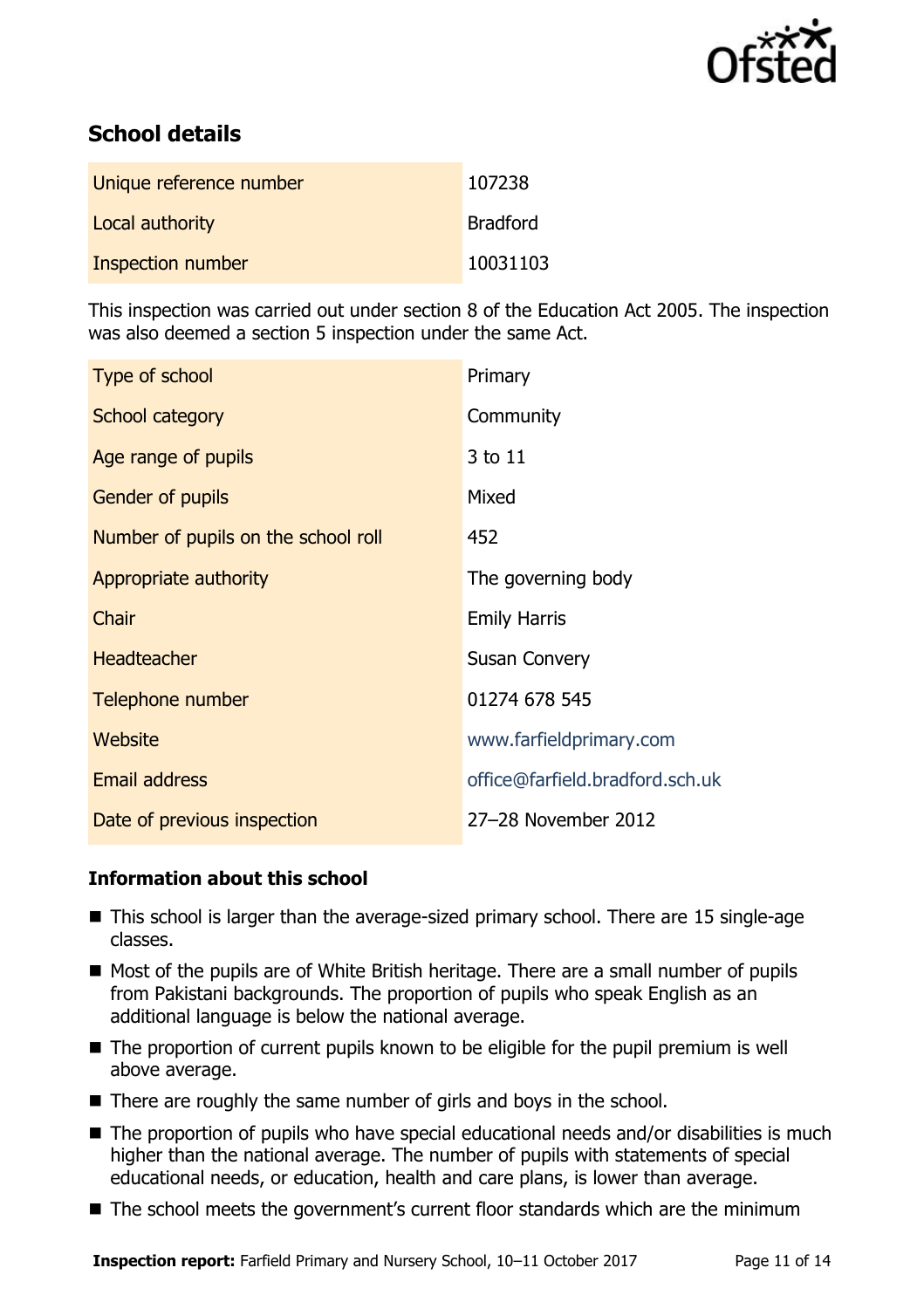

expectations for pupils' attainment in reading, writing and mathematics by the end of Year 6.

- There have been significant changes in staffing and leadership since the time of the previous inspection. The headteacher and several senior leaders and teachers have moved on, and there has been a high turnover of staff, especially in the last 12 months.
- The new headteacher joined the school in 2014 and, since then, a new deputy headteacher and a new assistant headteacher have been appointed. The deputy headteacher at the time of the last inspection continues in that role.
- Over the last year, the headteacher and governing body have struggled to recruit suitably skilled staff and, as a result, have had to make some short-term arrangements. At the start of September, leaders secured more stable staffing, with several recent appointments of teachers and teaching assistants.
- The school runs a breakfast club that typically supports around 50 pupils daily.
- There is a morning nurture group that provides learning and social support for a small number of pupils who have additional needs. An experienced teacher leads this.
- The school is working with a number of external consultants on developing leadership and is sharing early years good practice.
- The school meets requirements on the publication of specified information on its website.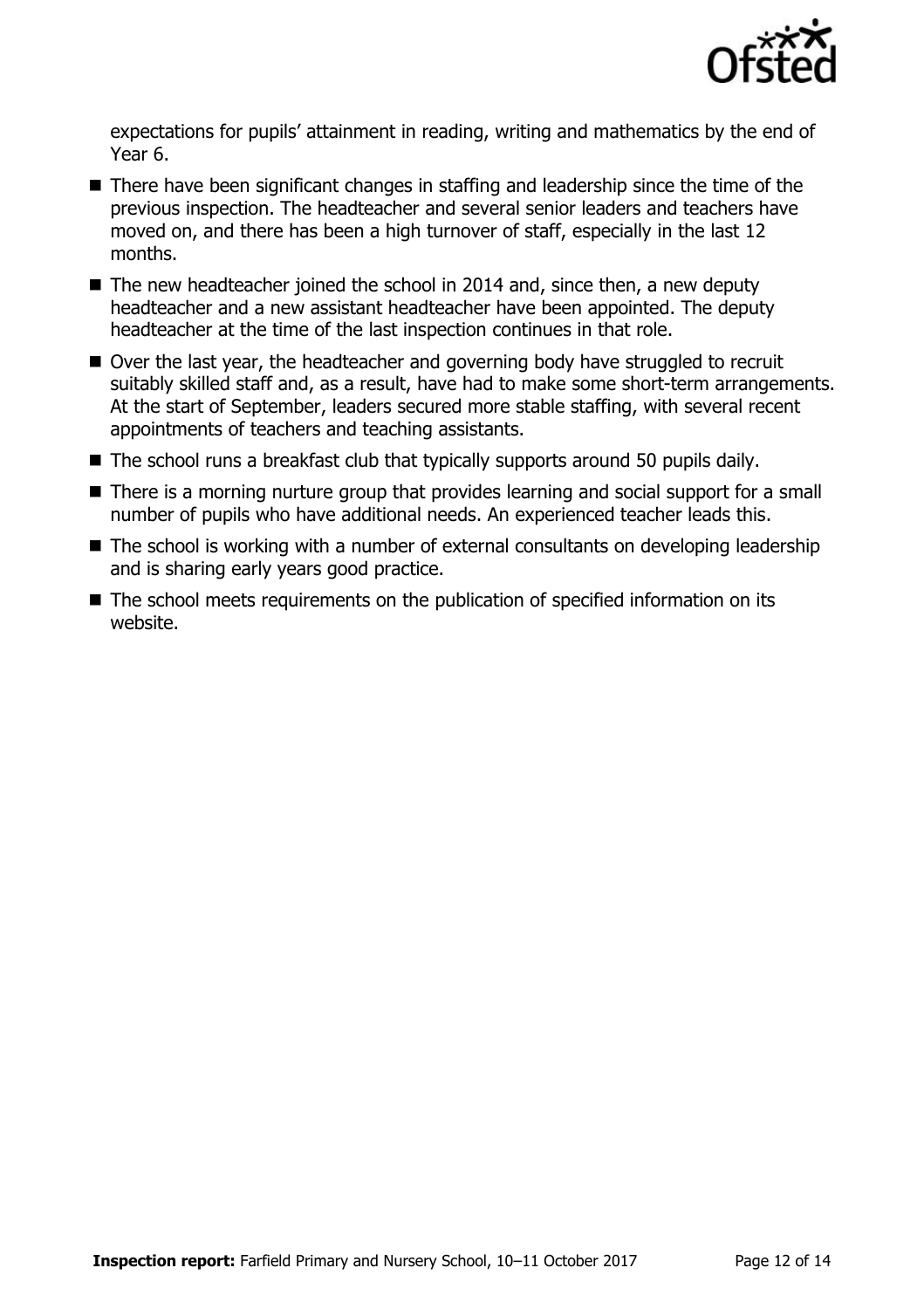

# **Information about this inspection**

- Inspectors visited 37 lessons or part-lessons across all classes to assess teaching and learning. The headteacher viewed some lessons jointly.
- $\blacksquare$  The inspectors listened to a selection of pupils reading from Years 2, 3, 5 and 6.
- Inspectors sampled work from all year groups in English, mathematics and a range of subjects.
- Inspectors conducted meetings with the local authority school improvement officer, middle leaders, subject leaders and members of the governing body.
- Inspectors analysed information from a scrutiny of school documentation. This included published data about pupils' progress and attainment, previous inspection reports and the school's latest assessment information.
- The inspectors viewed school monitoring information about the performance management of teachers. They also looked extensively at safeguarding documentation.
- Inspectors took the views of parents into account through informal discussions with parents before school and at the end of the school day, and by analysing responses from the 126 parents who completed Ofsted's online questionnaire, Parent View.
- The inspectors took the views of pupils into account through planned meetings with groups of pupils from Years 2, 3, 4, 5 and 6. Inspectors met groups of pupils informally at playtime and lunchtime.
- The inspectors took the views of staff into account by analysing responses from the online survey. The school had obtained responses from 32 staff.

### **Inspection team**

| James Reid, lead inspector | Ofsted Inspector |
|----------------------------|------------------|
| <b>Alison Ashworth</b>     | Ofsted Inspector |
| Ian Clennan                | Ofsted Inspector |
| <b>Richard Knowles</b>     | Ofsted Inspector |
| <b>Catherine Precious</b>  | Ofsted Inspector |